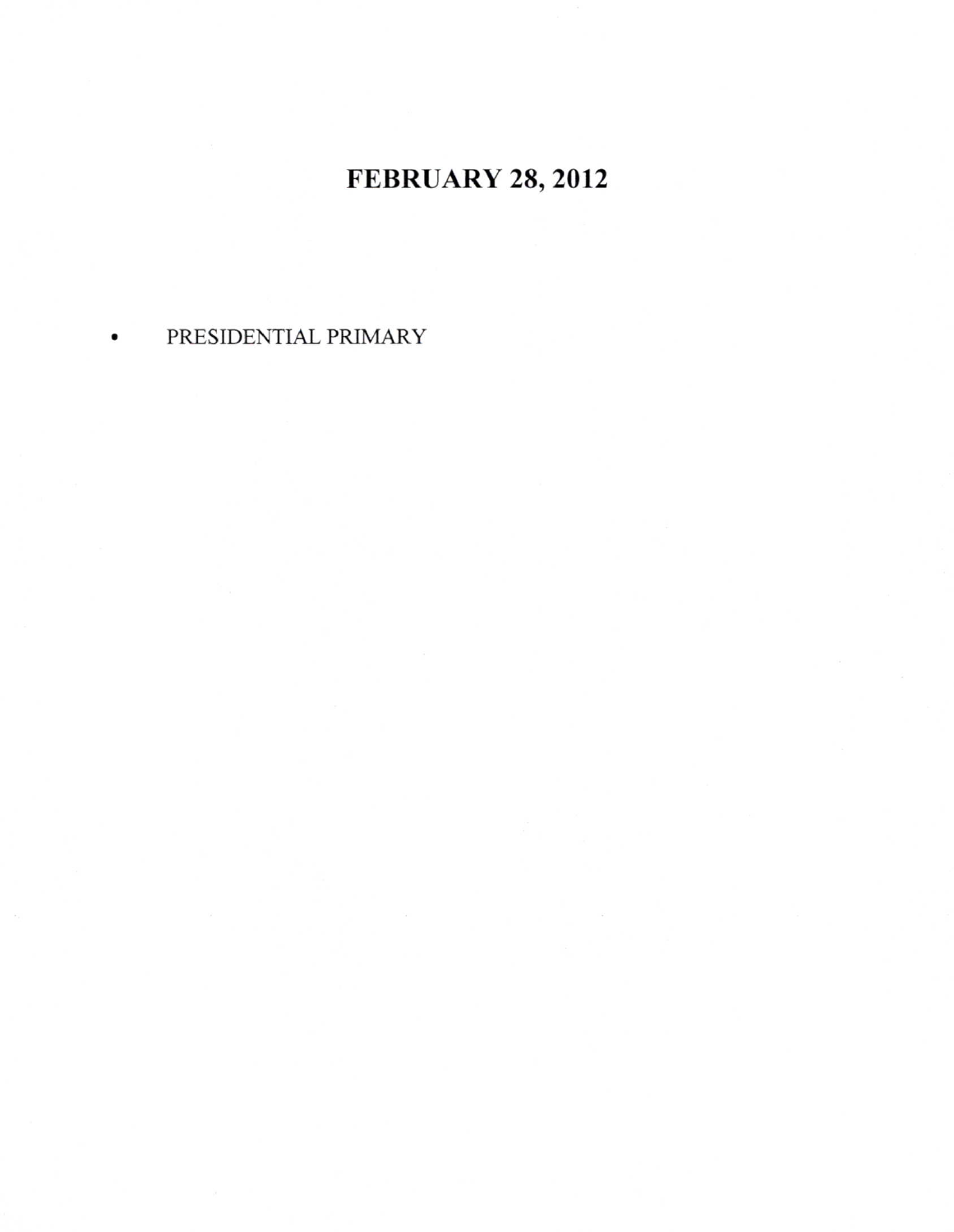RUN DATE: 02/29/12 00:23 AM

| BAY COUNTY, MICHIGAN |  |
|----------------------|--|
| PRESIDENTIAL PRIMARY |  |
| FEBRUARY 28, 2012    |  |
| <b>STATISTICS</b>    |  |

04 = BALLOTS CAST - DEMOCRATIC 05 = VOTER TURNOUT - TOTAL

REPORT-EL52 PAGE 0001

| TOTAL | PERCENT |
|-------|---------|
| 3.199 | 23.78   |
|       | 16.99   |

| TOTAL PERCENT<br>01 = REGISTERED VOTERS - TOTAL 79.201<br>02 = BALLOTS CAST - TOTAL 13,454<br>03 = BALLOTS CAST - REPUBLICAN 10.255 76.22                                                                                                      |                    |                             |
|------------------------------------------------------------------------------------------------------------------------------------------------------------------------------------------------------------------------------------------------|--------------------|-----------------------------|
| 0001 AUBURN CITY PCT 1<br>01 02 03 04 05<br>0001 AUBURN CITY PCT 1<br>2548 371 1 291 00 03 04 05<br>0001 BAY CITY WARD 2 PCT 1<br>2550 1.356 330 2.54 14.24<br>0004 BAY CITY WARD 3 PCT 1<br>2550 .356 -302 - 54 14.24<br>0004 BAY CITY WARD 4 |                    | 01 02 03 04 05              |
|                                                                                                                                                                                                                                                |                    |                             |
|                                                                                                                                                                                                                                                |                    |                             |
|                                                                                                                                                                                                                                                |                    |                             |
|                                                                                                                                                                                                                                                |                    |                             |
|                                                                                                                                                                                                                                                |                    |                             |
|                                                                                                                                                                                                                                                |                    |                             |
|                                                                                                                                                                                                                                                |                    |                             |
|                                                                                                                                                                                                                                                |                    |                             |
|                                                                                                                                                                                                                                                |                    |                             |
|                                                                                                                                                                                                                                                |                    |                             |
|                                                                                                                                                                                                                                                |                    |                             |
|                                                                                                                                                                                                                                                |                    |                             |
|                                                                                                                                                                                                                                                |                    |                             |
|                                                                                                                                                                                                                                                |                    |                             |
|                                                                                                                                                                                                                                                |                    |                             |
|                                                                                                                                                                                                                                                |                    |                             |
|                                                                                                                                                                                                                                                |                    |                             |
|                                                                                                                                                                                                                                                |                    |                             |
|                                                                                                                                                                                                                                                |                    |                             |
|                                                                                                                                                                                                                                                |                    |                             |
|                                                                                                                                                                                                                                                |                    |                             |
|                                                                                                                                                                                                                                                |                    |                             |
|                                                                                                                                                                                                                                                |                    |                             |
|                                                                                                                                                                                                                                                |                    |                             |
|                                                                                                                                                                                                                                                |                    |                             |
|                                                                                                                                                                                                                                                |                    |                             |
|                                                                                                                                                                                                                                                |                    |                             |
|                                                                                                                                                                                                                                                |                    |                             |
|                                                                                                                                                                                                                                                |                    |                             |
|                                                                                                                                                                                                                                                |                    |                             |
|                                                                                                                                                                                                                                                |                    |                             |
|                                                                                                                                                                                                                                                |                    |                             |
|                                                                                                                                                                                                                                                |                    |                             |
|                                                                                                                                                                                                                                                |                    |                             |
|                                                                                                                                                                                                                                                |                    |                             |
|                                                                                                                                                                                                                                                |                    |                             |
|                                                                                                                                                                                                                                                |                    |                             |
| 0037 MONITOR TWP PCT 1                                                                                                                                                                                                                         | 1171 . 172 . 124 . | 48 14.69                    |
| 0038 MONITOR TWP PCT 2                                                                                                                                                                                                                         | 1877 . 344 . 258 . | 86 18.33                    |
| 0039 MONITOR TWP PCT 3                                                                                                                                                                                                                         | 1480 . 351 . 308 . | 43 23.72                    |
| 0040 MONITOR TWP PCT 4                                                                                                                                                                                                                         | 1315 . 376 . 287 . | 89 28.59                    |
| 0041 MONITOR TWP PCT 5                                                                                                                                                                                                                         | 1671 . 326 . 272 . | 54 19.51                    |
| 0042 MONITOR TWP PCT 6                                                                                                                                                                                                                         | 1020 . 239 . 198 . | 41 23.43                    |
| 0043 MT. FOREST TWP PCT 1                                                                                                                                                                                                                      | 1134 . 147 . 130 . | 17 12.96                    |
| 0044 PINCONNING TWP PCT 1                                                                                                                                                                                                                      | 1840.              | 344.269.<br>75 18.70        |
| 0045 PORTSMOUTH TWP PCT 1                                                                                                                                                                                                                      | 1113.201.          | 146.<br>55 18.06            |
| 0046 PORTSMOUTH TWP PCT 2                                                                                                                                                                                                                      | 1644 . 306 . 202 . | 104 18.61                   |
| 0047 WILLIAMS TWP PCT 1                                                                                                                                                                                                                        | 1776 . 410 . 344 . | 66 23.09                    |
| 0048 WILLIAMS TWP PCT 2                                                                                                                                                                                                                        |                    | 1347 . 227 . 187 . 40 16.85 |
| 0049 WILLIAMS TWP PCT 3                                                                                                                                                                                                                        | 542.100.86.        | 14 18.45                    |
|                                                                                                                                                                                                                                                |                    |                             |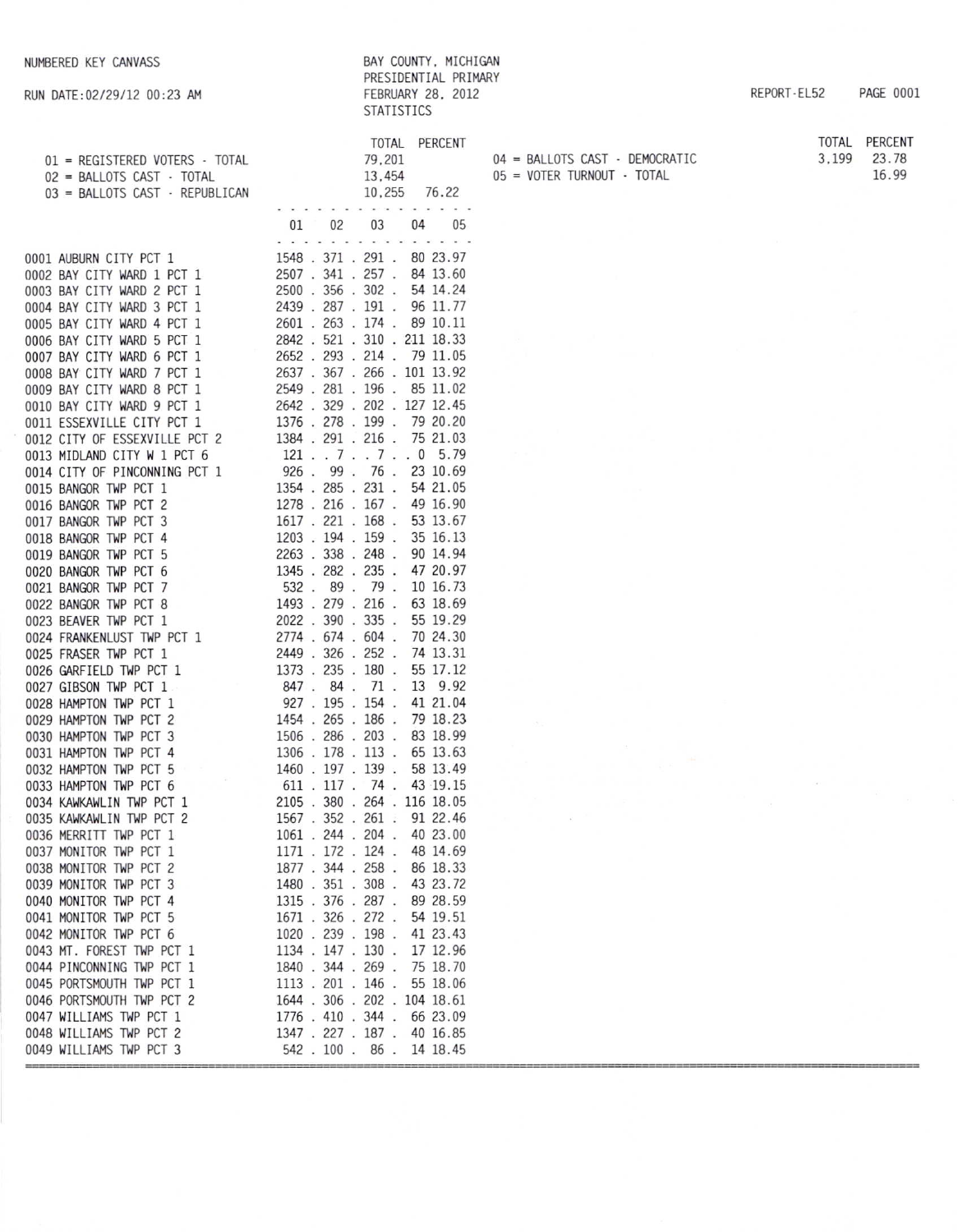| NUMBERED KEY CANVASS<br>RUN DATE: 02/29/12 00:23 AM                                                                                                                                                                                                                                                                                                                                                                                                                                                                                                                                                                                                                                                                                                                                                                                                                                                                                                                                                                                                                                                                                                                                                                    |                                                                                                                                                                                                                                                                               |                                                                                                                                                                                                                                | REPUBLICAN                                                                                                                                                                                                                                                         |                                                                                                                                                                                                                                                                                                                   | BAY COUNTY, MICHIGAN<br>PRESIDENTIAL PRIMARY<br>FEBRUARY 28, 2012                                                                                                                                                                                                                                                                                                                                               |                                                                                                                                                                                                                                                                                                                                               |                                                                                                                                                                                                                                                                       |                                                                                                                                                                                                                                                     |                                                                                                                                                                                                                                                           |                                                                                                                                                                                                                                                                              |                                                                                                                                                                                                                                                                       |                                                                                                                                                                                                                                                   | REPORT-EL52                                                                                                                                                                                                                                           |                                        | PAGE 0002                                   |
|------------------------------------------------------------------------------------------------------------------------------------------------------------------------------------------------------------------------------------------------------------------------------------------------------------------------------------------------------------------------------------------------------------------------------------------------------------------------------------------------------------------------------------------------------------------------------------------------------------------------------------------------------------------------------------------------------------------------------------------------------------------------------------------------------------------------------------------------------------------------------------------------------------------------------------------------------------------------------------------------------------------------------------------------------------------------------------------------------------------------------------------------------------------------------------------------------------------------|-------------------------------------------------------------------------------------------------------------------------------------------------------------------------------------------------------------------------------------------------------------------------------|--------------------------------------------------------------------------------------------------------------------------------------------------------------------------------------------------------------------------------|--------------------------------------------------------------------------------------------------------------------------------------------------------------------------------------------------------------------------------------------------------------------|-------------------------------------------------------------------------------------------------------------------------------------------------------------------------------------------------------------------------------------------------------------------------------------------------------------------|-----------------------------------------------------------------------------------------------------------------------------------------------------------------------------------------------------------------------------------------------------------------------------------------------------------------------------------------------------------------------------------------------------------------|-----------------------------------------------------------------------------------------------------------------------------------------------------------------------------------------------------------------------------------------------------------------------------------------------------------------------------------------------|-----------------------------------------------------------------------------------------------------------------------------------------------------------------------------------------------------------------------------------------------------------------------|-----------------------------------------------------------------------------------------------------------------------------------------------------------------------------------------------------------------------------------------------------|-----------------------------------------------------------------------------------------------------------------------------------------------------------------------------------------------------------------------------------------------------------|------------------------------------------------------------------------------------------------------------------------------------------------------------------------------------------------------------------------------------------------------------------------------|-----------------------------------------------------------------------------------------------------------------------------------------------------------------------------------------------------------------------------------------------------------------------|---------------------------------------------------------------------------------------------------------------------------------------------------------------------------------------------------------------------------------------------------|-------------------------------------------------------------------------------------------------------------------------------------------------------------------------------------------------------------------------------------------------------|----------------------------------------|---------------------------------------------|
| PRESIDENT OF THE UNITED STATES-TOTAL                                                                                                                                                                                                                                                                                                                                                                                                                                                                                                                                                                                                                                                                                                                                                                                                                                                                                                                                                                                                                                                                                                                                                                                   |                                                                                                                                                                                                                                                                               |                                                                                                                                                                                                                                |                                                                                                                                                                                                                                                                    | VOTES PERCENT                                                                                                                                                                                                                                                                                                     |                                                                                                                                                                                                                                                                                                                                                                                                                 |                                                                                                                                                                                                                                                                                                                                               |                                                                                                                                                                                                                                                                       |                                                                                                                                                                                                                                                     |                                                                                                                                                                                                                                                           |                                                                                                                                                                                                                                                                              |                                                                                                                                                                                                                                                                       |                                                                                                                                                                                                                                                   |                                                                                                                                                                                                                                                       | VOTES                                  | <b>PERCENT</b>                              |
| Vote for not more than 1<br>$01$ = Michele Bachmann<br>$02$ = Herman Cain<br>$03$ = Newt Gingrich<br>$04 =$ Jon Huntsman<br>$05 = Gary Johnson$<br>$06$ = Fred Karger<br>$07 =$ Ron Paul                                                                                                                                                                                                                                                                                                                                                                                                                                                                                                                                                                                                                                                                                                                                                                                                                                                                                                                                                                                                                               |                                                                                                                                                                                                                                                                               |                                                                                                                                                                                                                                | 19<br>729<br>17<br>1,104                                                                                                                                                                                                                                           | 7<br>5<br>6                                                                                                                                                                                                                                                                                                       | .19<br>.07<br>7.12<br>.17<br>.05<br>.06<br>10.79                                                                                                                                                                                                                                                                                                                                                                |                                                                                                                                                                                                                                                                                                                                               | $08$ = Rick Perry<br>$13 = WRITE-IN$                                                                                                                                                                                                                                  | $09 =$ Buddy Roemer<br>$10 = Mitt$ Romney<br>$11$ = Rick Santorum<br>$12 = Uncommitted$                                                                                                                                                             |                                                                                                                                                                                                                                                           |                                                                                                                                                                                                                                                                              |                                                                                                                                                                                                                                                                       |                                                                                                                                                                                                                                                   |                                                                                                                                                                                                                                                       | 22<br>20<br>4,238<br>3,793<br>271<br>3 | .21<br>.20<br>41.41<br>37.06<br>2.65<br>.03 |
|                                                                                                                                                                                                                                                                                                                                                                                                                                                                                                                                                                                                                                                                                                                                                                                                                                                                                                                                                                                                                                                                                                                                                                                                                        | 01                                                                                                                                                                                                                                                                            | 02                                                                                                                                                                                                                             | 03                                                                                                                                                                                                                                                                 | 04                                                                                                                                                                                                                                                                                                                | 05                                                                                                                                                                                                                                                                                                                                                                                                              | 06                                                                                                                                                                                                                                                                                                                                            | 07                                                                                                                                                                                                                                                                    | 08                                                                                                                                                                                                                                                  | 09                                                                                                                                                                                                                                                        | 10                                                                                                                                                                                                                                                                           | 11                                                                                                                                                                                                                                                                    | 12                                                                                                                                                                                                                                                | 13                                                                                                                                                                                                                                                    |                                        |                                             |
| 0001 AUBURN CITY PCT 1<br>0002 BAY CITY WARD 1 PCT 1<br>0003 BAY CITY WARD 2 PCT 1<br>0004 BAY CITY WARD 3 PCT 1<br>0005 BAY CITY WARD 4 PCT 1<br>0006 BAY CITY WARD 5 PCT 1<br>0007 BAY CITY WARD 6 PCT 1<br>0008 BAY CITY WARD 7 PCT 1<br>0009 BAY CITY WARD 8 PCT 1<br>0010 BAY CITY WARD 9 PCT 1<br>0011 ESSEXVILLE CITY PCT 1<br>0012 CITY OF ESSEXVILLE PCT 2<br>0013 MIDLAND CITY W 1 PCT 6<br>0014 CITY OF PINCONNING PCT 1<br>0015 BANGOR TWP PCT 1<br>0016 BANGOR TWP PCT 2<br>0017 BANGOR TWP PCT 3<br>0018 BANGOR TWP PCT 4<br>0019 BANGOR TWP PCT 5<br>0020 BANGOR TWP PCT 6<br>0021 BANGOR TWP PCT 7<br>0022 BANGOR TWP PCT 8<br>0023 BEAVER TWP PCT 1<br>0024 FRANKENLUST TWP PCT 1<br>0025 FRASER TWP PCT 1<br>0026 GARFIELD TWP PCT 1<br>0027 GIBSON TWP PCT 1<br>0028 HAMPTON TWP PCT 1<br>0029 HAMPTON TWP PCT 2<br>0030 HAMPTON TWP PCT 3<br>0031 HAMPTON TWP PCT 4<br>0032 HAMPTON TWP PCT 5<br>0033 HAMPTON TWP PCT 6<br>0034 KAWKAWLIN TWP PCT 1<br>0035 KAWKAWLIN TWP PCT 2<br>0036 MERRITT TWP PCT 1<br>0037 MONITOR TWP PCT 1<br>0038 MONITOR TWP PCT 2<br>0039 MONITOR TWP PCT 3<br>0040 MONITOR TWP PCT 4<br>0041 MONITOR TWP PCT 5<br>0042 MONITOR TWP PCT 6<br>0043 MT. FOREST TWP PCT 1 | 1<br>0<br>0<br>1<br>0<br>1<br>1<br>0<br>0<br>1<br>0<br>0<br>0<br>$\mathbf{0}$<br>$\theta$<br>$\theta$<br>0<br>0<br>$\bf{0}$<br>0<br>0<br>$\bf{0}$<br>1<br>0<br>0<br>0<br>$\theta$<br>$^{0}$<br>0<br>2<br>1<br>$^{0}$<br>1<br>1<br>1<br>$\Omega$<br>0<br>0<br>0<br>0<br>0<br>2 | 0<br>0<br>0<br>0<br>0<br>0<br>0<br>0<br>0<br>2<br>0<br>0<br>0<br>0<br>1<br>0<br>0<br>0<br>0<br>0<br>0<br>0<br>0<br>0<br>0<br>1<br>0<br>0<br>0<br>0<br>0<br>0<br>0<br>0<br>0<br>0<br>0<br>0<br>0<br>1<br>$\mathbf{0}$<br>0<br>1 | 21<br>20<br>30<br>12<br>9<br>17<br>16<br>17<br>17<br>11<br>10<br>17<br>0<br>4<br>9<br>10<br>16<br>9<br>22<br>16<br>4<br>19<br>24<br>38<br>20<br>12<br>$\overline{c}$<br>14<br>17<br>12<br>11<br>13<br>8<br>13<br>16<br>12<br>7<br>22<br>15<br>34<br>25<br>15<br>11 | 0<br>1<br>2<br>2<br>0<br>$\mathbf{0}$<br>$\mathbf{0}$<br>2<br>0<br>0<br>1<br>0<br>0<br>0<br>$\mathbf{0}$<br>0<br>1<br>0<br>0<br>0<br>0<br>0<br>$\mathbf{0}$<br>$\theta$<br>0<br>1<br>$\mathbf{0}$<br>1<br>$\bf{0}$<br>0<br>$\bf{0}$<br>0<br>0<br>0<br>0<br>0<br>0<br>0<br>1<br>0<br>$\theta$<br>1<br>$\mathbf{0}$ | 1<br>0<br>$\bf{0}$<br>0<br>$\bf{0}$<br>0<br>$\mathbf{0}$<br>0<br>$\mathbf{0}$<br>0<br>$\mathbf{0}$<br>$\mathbf 0$<br>0<br>0<br>0<br>0<br>0<br>1<br>0<br>0<br>0<br>0<br>$\mathbf{0}$<br>$\mathbf{0}$<br>$\bf{0}$<br>0<br>$\mathbf{0}$<br>$\mathbf{0}$<br>$\mathbf{0}$<br>0<br>0<br>0<br>$\mathbf{0}$<br>0<br>0<br>$\bf{0}$<br>$\bf{0}$<br>1<br>$\mathbf{0}$<br>1<br>$\mathbf{0}$<br>$\mathbf{0}$<br>$\mathbf{0}$ | 0<br>$\overline{c}$<br>$\bf{0}$<br>$\mathbf{1}$<br>0<br>$\mathbf{0}$<br>0<br>$\mathbf{0}$<br>0<br>$\mathbf{0}$<br>$\mathbf{0}$<br>0<br>0<br>0<br>0<br>$\mathbf{0}$<br>0<br>0<br>1<br>$\mathbf{0}$<br>0<br>1<br>0<br>$\theta$<br>0<br>$\mathbf{0}$<br>$\theta$<br>0<br>0<br>0<br>0<br>0<br>0<br>0<br>0<br>0<br>0<br>0<br>0<br>0<br>0<br>0<br>0 | 33<br>31<br>30<br>35<br>31<br>38<br>24<br>37<br>31<br>29<br>27<br>29<br>1<br>$\overline{7}$<br>26<br>21<br>23<br>25<br>30<br>16<br>4<br>25<br>33<br>34<br>29<br>23<br>1<br>10<br>9<br>27<br>14<br>18<br>6<br>29<br>21<br>14<br>19<br>23<br>36<br>19<br>27<br>20<br>10 | 2<br>1<br>1<br>3<br>1<br>1<br>0<br>2<br>0<br>0<br>0<br>0<br>0<br>0<br>0<br>0<br>0<br>0<br>0<br>0<br>0<br>0<br>0<br>$\mathbf{0}$<br>0<br>1<br>$\mathbf{0}$<br>1<br>1<br>0<br>$^{0}$<br>0<br>$^{0}$<br>0<br>2<br>0<br>1<br>1<br>0<br>1<br>0<br>0<br>0 | $\mathbf{1}$<br>1<br>0<br>1<br>0<br>1<br>0<br>1<br>0<br>0<br>2<br>3<br>0<br>0<br>0<br>1<br>0<br>0<br>0<br>2<br>0<br>0<br>0<br>1<br>0<br>0<br>$^{0}$<br>0<br>1<br>0<br>0<br>0<br>0<br>0<br>$\mathbf{0}$<br>1<br>0<br>0<br>1<br>1<br>$\mathbf{0}$<br>0<br>0 | 115<br>106<br>137<br>55<br>59<br>108<br>83<br>106<br>74<br>69<br>86<br>91<br>2<br>27<br>109<br>81<br>73<br>69<br>108<br>127<br>36<br>85<br>132<br>334<br>74<br>49<br>27<br>82<br>98<br>80<br>48<br>42<br>36<br>98<br>132<br>78<br>58<br>109<br>122<br>137<br>107<br>98<br>51 | 110<br>87<br>94<br>72<br>68<br>131<br>83<br>91<br>68<br>85<br>65<br>69<br>4<br>37<br>83<br>49<br>48<br>50<br>85<br>65<br>32<br>77<br>136<br>181<br>126<br>86<br>39<br>41<br>53<br>79<br>35<br>64<br>24<br>114<br>83<br>89<br>36<br>94<br>129<br>81<br>110<br>54<br>51 | 7<br>7<br>8<br>8<br>6<br>10<br>7<br>10<br>5<br>4<br>7<br>6<br>0<br>1<br>3<br>5<br>7<br>5<br>1<br>8<br>3<br>9<br>10<br>14<br>3<br>7<br>2<br>5<br>7<br>5<br>3<br>1<br>$\mathbf{0}$<br>7<br>5<br>7<br>3<br>8<br>3<br>11<br>$\overline{c}$<br>10<br>2 | 0<br>0<br>$\bf{0}$<br>0<br>$\mathbf{0}$<br>$\mathbf{0}$<br>0<br>0<br>0<br>0<br>0<br>0<br>0<br>0<br>0<br>0<br>0<br>$\mathbf{0}$<br>0<br>$\bf{0}$<br>0<br>0<br>0<br>$\Omega$<br>0<br>0<br>0<br>0<br>0<br>0<br>0<br>0<br>0<br>0<br>0<br>0<br>1<br>0<br>0 |                                        |                                             |
| 0044 PINCONNING TWP PCT 1<br>0045 PORTSMOUTH TWP PCT 1<br>0046 PORTSMOUTH TWP PCT 2<br>0047 WILLIAMS TWP PCT 1<br>0048 WILLIAMS TWP PCT 2                                                                                                                                                                                                                                                                                                                                                                                                                                                                                                                                                                                                                                                                                                                                                                                                                                                                                                                                                                                                                                                                              | 3<br>0<br>0<br>1<br>0                                                                                                                                                                                                                                                         | 0<br>0<br>0<br>0<br>0                                                                                                                                                                                                          | 19<br>6<br>18<br>26<br>11                                                                                                                                                                                                                                          | 2<br>0<br>1<br>1<br>$\mathbf{0}$                                                                                                                                                                                                                                                                                  | $\mathbf{0}$<br>$\mathbf{0}$<br>$\bf{0}$<br>1<br>0                                                                                                                                                                                                                                                                                                                                                              | 1<br>0<br>0<br>0<br>0                                                                                                                                                                                                                                                                                                                         | 29<br>17<br>32<br>31<br>13                                                                                                                                                                                                                                            | 0<br>1<br>1<br>0<br>1                                                                                                                                                                                                                               | $\bf{0}$<br>$^{0}$<br>$\mathbf{0}$<br>2<br>$\mathbf{0}$                                                                                                                                                                                                   | 81<br>63<br>72<br>115<br>71                                                                                                                                                                                                                                                  | 127<br>57<br>73<br>157<br>85                                                                                                                                                                                                                                          | 7<br>2<br>5<br>8<br>5                                                                                                                                                                                                                             | 0<br>0<br>0<br>1<br>0                                                                                                                                                                                                                                 |                                        |                                             |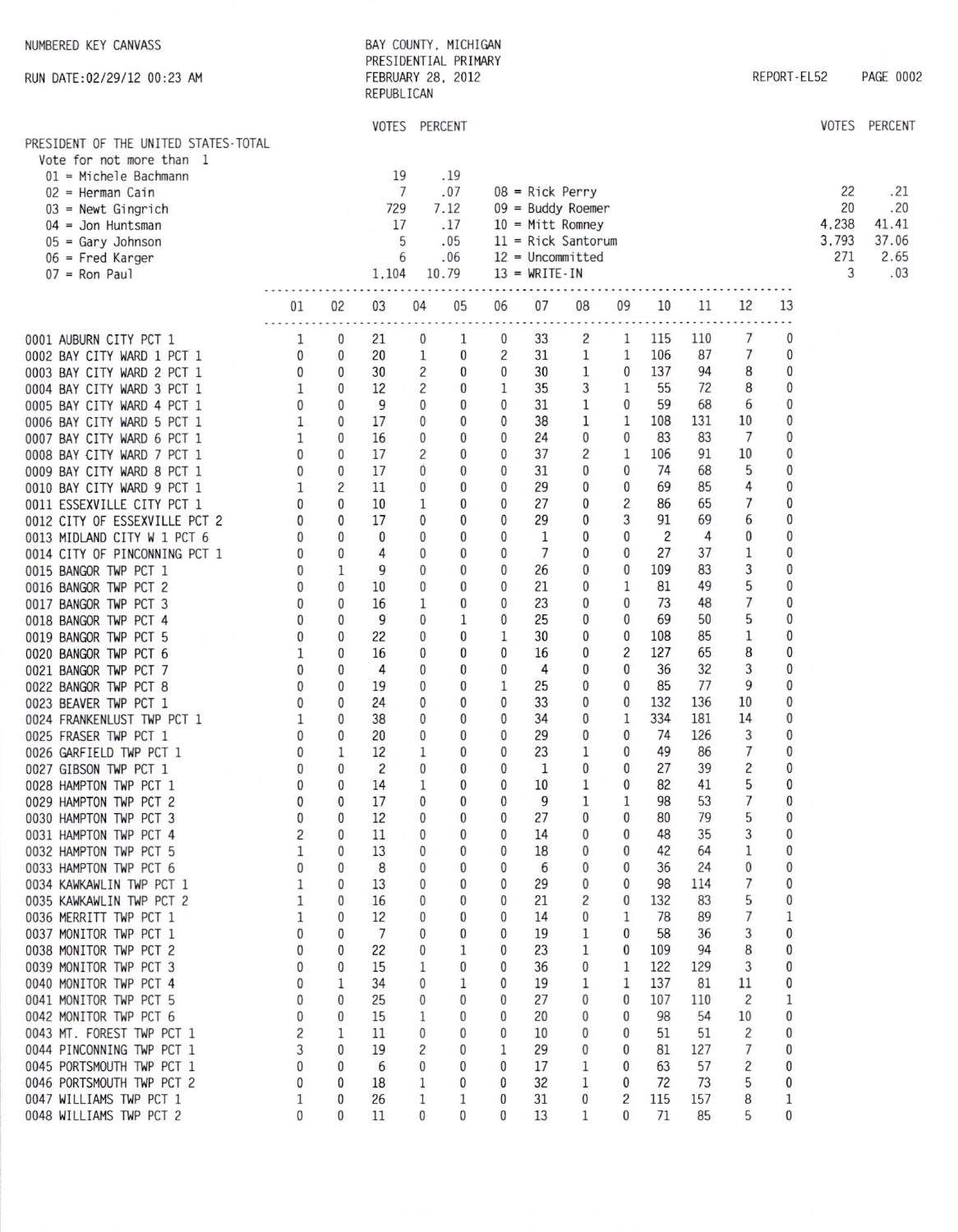| NUMBERED KEY CANVASS<br>RUN DATE: 02/29/12 00:23 AM              | BAY COUNTY, MICHIGAN<br>PRESIDENTIAL PRIMARY<br>REPORT-EL52<br>FEBRUARY 28, 2012<br>REPUBLICAN |    |               |          |          |          |                                     |              |              |    |    |    |            |              |         |
|------------------------------------------------------------------|------------------------------------------------------------------------------------------------|----|---------------|----------|----------|----------|-------------------------------------|--------------|--------------|----|----|----|------------|--------------|---------|
| PRESIDENT OF THE UNITED STATES-TOTAL<br>Vote for not more than 1 |                                                                                                |    | VOTES         |          | PERCENT  |          |                                     |              |              |    |    |    |            | <b>VOTES</b> | PERCENT |
| $01$ = Michele Bachmann                                          |                                                                                                |    | 19            |          | .19      |          |                                     |              |              |    |    |    |            |              |         |
| $02$ = Herman Cain                                               |                                                                                                |    |               |          | .07      |          | $08$ = Rick Perry                   |              |              |    |    |    |            | 22           | .21     |
| $03$ = Newt Gingrich                                             |                                                                                                |    | 729           |          | 7.12     |          | $09 =$ Buddy Roemer                 |              |              |    |    |    |            | 20           | .20     |
| $04 =$ Jon Huntsman                                              |                                                                                                |    | 17            |          | .17      |          | $10 = Mitt$ Romney                  |              |              |    |    |    |            | 4.238        | 41.41   |
| $05 = Gary Johnson$                                              |                                                                                                |    | 5             |          | .05      |          | $11 =$ Rick Santorum                |              |              |    |    |    |            | 3.793        | 37.06   |
| $06$ = Fred Karger                                               |                                                                                                |    | 6             |          | .06      |          | $12 = Uncommitted$                  |              |              |    |    |    |            | 271          | 2.65    |
| $07 =$ Ron Paul                                                  |                                                                                                |    | 1.104         |          | 10.79    |          | $13 = \text{WRITE} \cdot \text{IN}$ |              |              |    |    |    |            | 3            | .03     |
| (CONTINUED FROM PREVIOUS PAGE)                                   | 01                                                                                             | 02 | 03            | 04       | 05       | 06       | 07                                  | 08           | 09           | 10 | 11 | 12 | 13         |              |         |
| 0049 WILLIAMS TWP PCT 3                                          | 0                                                                                              |    | $\mathcal{P}$ | $\Omega$ | $\Omega$ | $\Omega$ |                                     | $\mathbf{0}$ | $\mathbf{0}$ | 38 | 36 | 2  | $^{\circ}$ |              |         |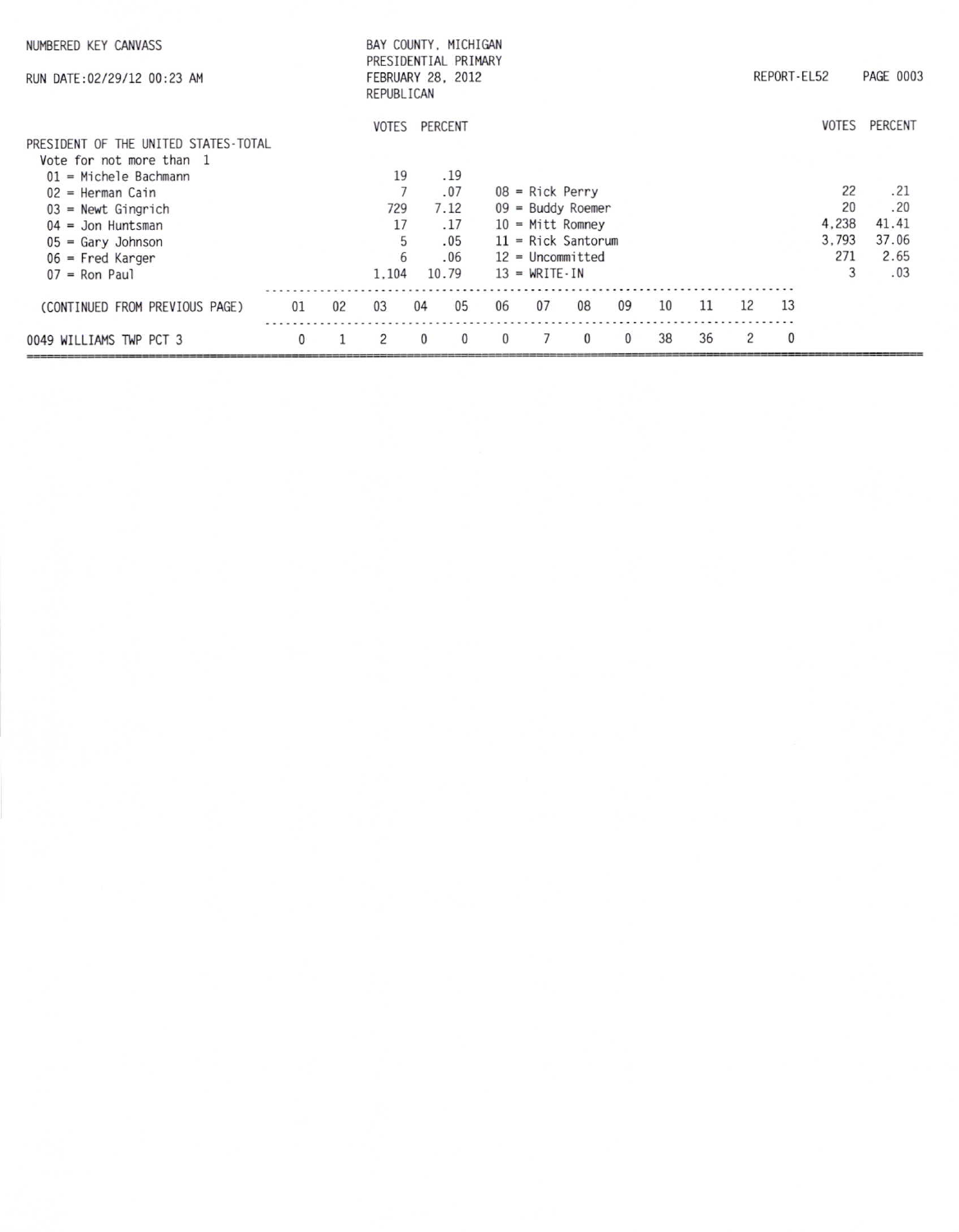| NUMBERED KEY CANVASS<br>RUN DATE: 02/29/12 00:23 AM                                                                                                                                                                           |    | BAY COUNTY, MICHIGAN<br>PRESIDENTIAL PRIMARY<br>FEBRUARY 28, 2012<br>REPUBLICAN |                    |                  |          |          |                                                                                                                                                     |          |          |    |    | REPORT-EL52  | <b>PAGE 0004</b> |                                                               |                                 |
|-------------------------------------------------------------------------------------------------------------------------------------------------------------------------------------------------------------------------------|----|---------------------------------------------------------------------------------|--------------------|------------------|----------|----------|-----------------------------------------------------------------------------------------------------------------------------------------------------|----------|----------|----|----|--------------|------------------|---------------------------------------------------------------|---------------------------------|
| PRESIDENT OF THE UNITED STATES-D1<br>Vote for not more than 1<br>$01$ = Michele Bachmann<br>$02$ = Herman Cain<br>$03$ = Newt Gingrich<br>$04 =$ Jon Huntsman<br>$05 = Gary Johnson$<br>$06$ = Fred Karger<br>$07 =$ Ron Paul |    |                                                                                 | <b>VOTES</b><br>10 | PERCENT<br>20.00 | 6.00     |          | $08$ = Rick Perry<br>$09 =$ Buddy Roemer<br>$10 =$ Mitt Romney<br>$11 =$ Rick Santorum<br>$12 = Uncommitted$<br>$13 = \text{WRITE} \cdot \text{IN}$ |          |          |    |    |              |                  | $\mathbf{0}$<br>$\mathbf{0}$<br>22<br>15<br>0<br>$\mathbf{0}$ | VOTES PERCENT<br>44.00<br>30.00 |
|                                                                                                                                                                                                                               | 01 | 02                                                                              | 0 <sub>3</sub>     | 04               | 05       | 06       | 07                                                                                                                                                  | 08       | 09       | 10 | 11 | 12           | 13               |                                                               |                                 |
| 0037 MONITOR TWP PCT 1                                                                                                                                                                                                        | 0  | $\mathbf{0}$                                                                    | 3                  | $\Omega$         | $\Omega$ | $\Omega$ | 10                                                                                                                                                  | $\Omega$ | $\Omega$ | 22 | 15 | $\mathbf{0}$ | $\mathbf{0}$     |                                                               |                                 |